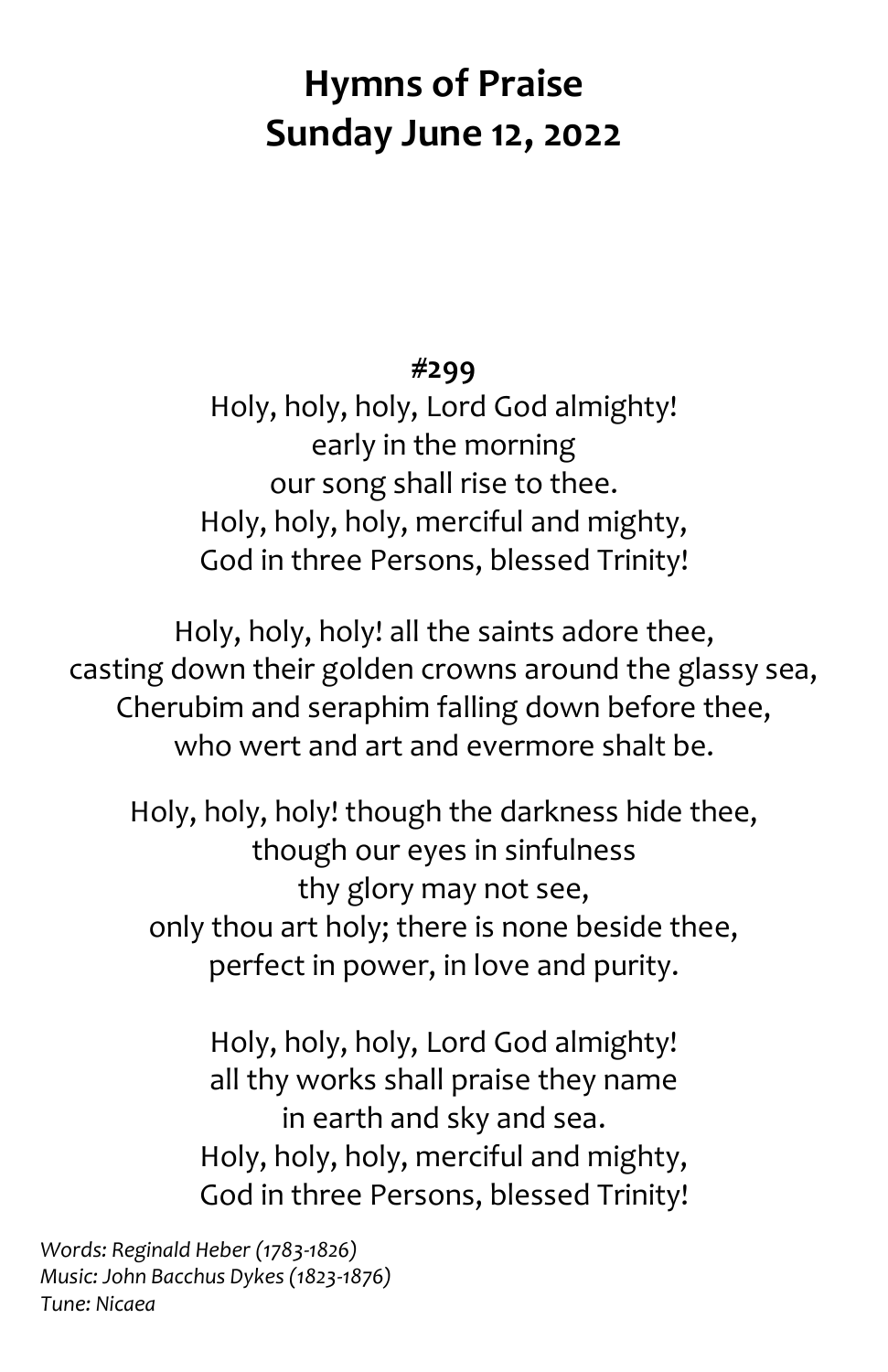We are one in the Spirit, we are one in the Lord, we are one in the Spirit, we are one in the Lord, and we pray that all unity will one day be restored,

*(Refrain)* and they'll know we are Christians by our love, by our love, and they'll know we are Christians, by our love.

We will walk with each other, we will walk hand in hand, we will walk with each other, we will walk hand in hand, and together we'll spread the news that God is in our land, *(Refrain)*

We will work with each other, we will work side by side, we will work with each other, we will work side by side, and we'll guard each one's dignity and save each one's pride, *(Refrain)*

All praise to the Father, from whom all things come, And all praise to Christ Jesus, who is God's only Son, And all praise to the Spirit, who makes us one, *(Refrain)*

*Words & Music: Peter Scholtes (1938-2009)*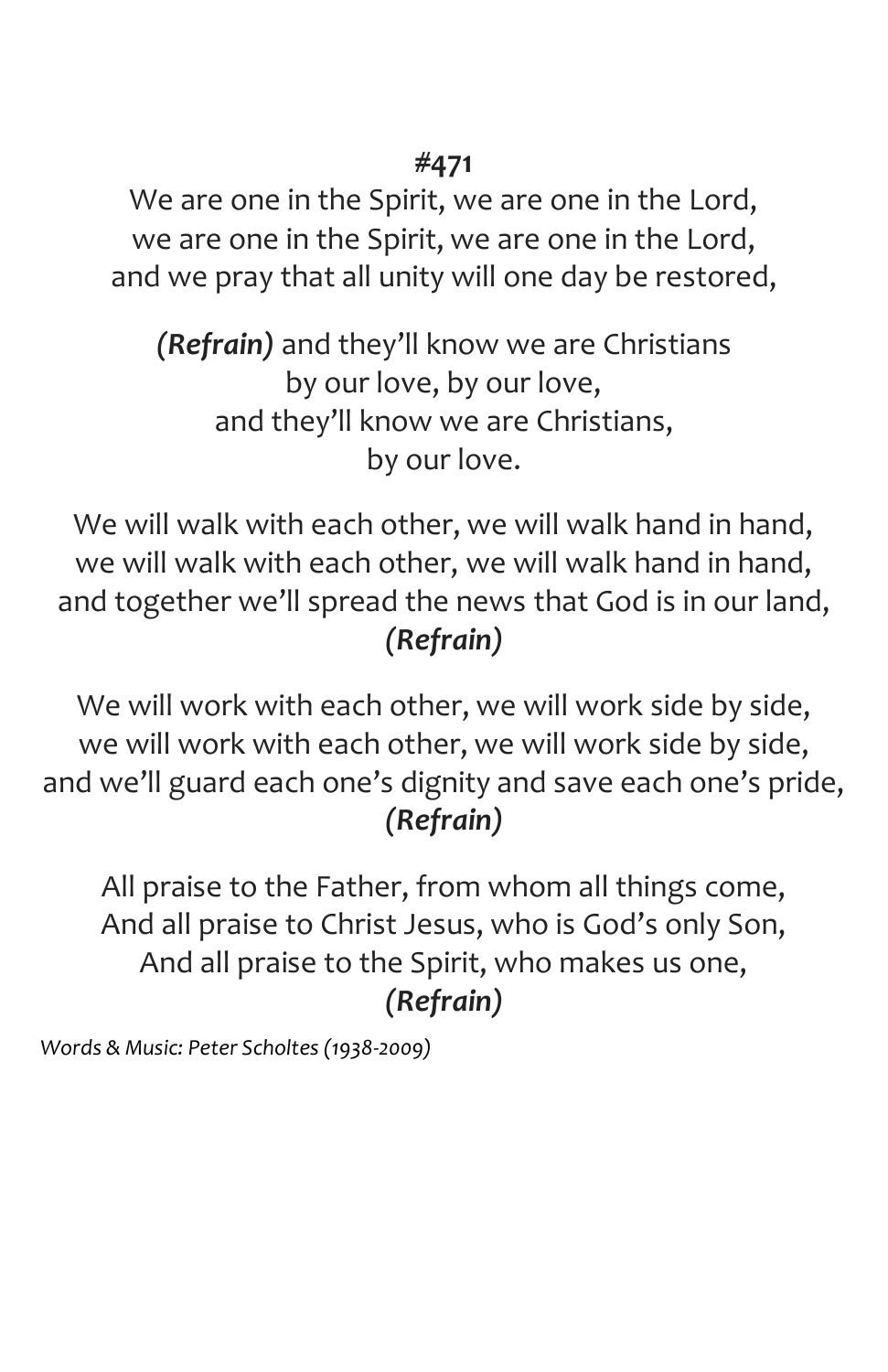God is love: come heaven, adoring; God is love: come earth, rejoice. Come creation, voices soaring, sing exulting with one voice. God who laid the earth's foundation God who spread the heavens above, God who breathes through all creation God is love, eternal love.

God is love, whose arms enfolding all the world in one embrace, with unfailing grasp are holding every child of every race, and when human hearts are breaking under sorrow's iron rod, all the sorrow, all the aching wrings with pain the heart of God.

God is love, and though with blindness sin afflicts all human life, God's eternal loving kindness guides us through all earthly strife. Sin and death and hell shall never o'er us final triumph gain; God is love: so love forever o'er the universe must reign.

*Words: Timothy Rees C.R. (1874-1939) Music: Cyril Vincent Taylor (1907-1991) Tune: Abbot's Leigh*